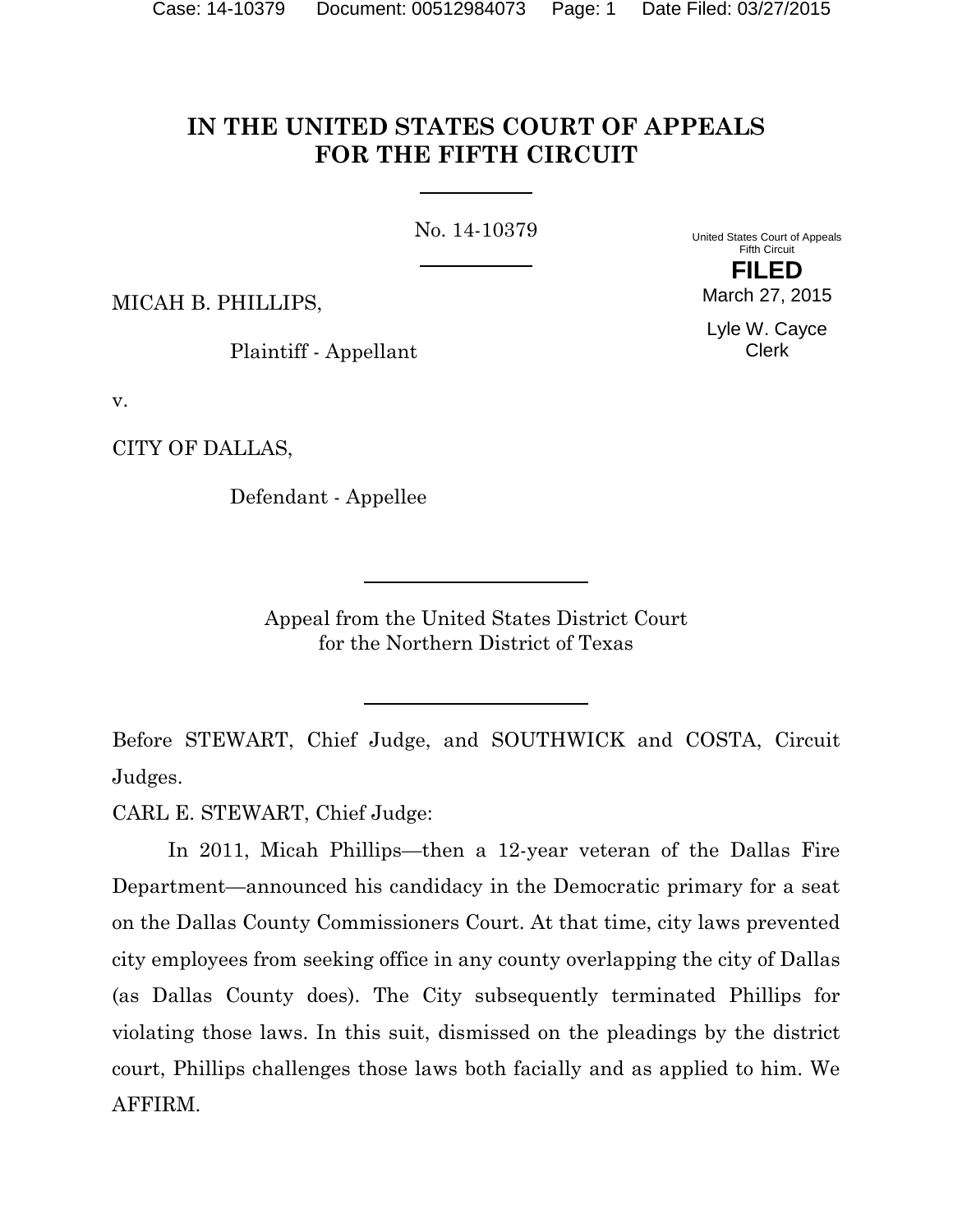#### No. 14-10379

### **I. Factual and Procedural Background**

Micah Phillips ("Phillips") began working for the Dallas Fire Department in April 1999. He was working as a fire dispatcher when, in December 2011, he announced his candidacy for the Dallas County Commissioners Court. The city of Dallas (the "City") notified Phillips on January 23, 2012, that he had violated the Dallas City Charter and the Dallas City Code of Ethics by "fail[ing] to forfeit [his] position with the City after becoming a candidate for Dallas County Commissioner." Two days later, the City formally discharged him.

The provision of the Dallas City Charter under which the City terminated Phillips states: "If any employee of the city becomes a candidate for nomination or election to any elective public office within Dallas County ... the employee shall immediately forfeit his or her place or position with the city." Dallas City Charter, Ch. 3,  $\S 17(c)$  $\S 17(c)$  $\S 17(c)$ .<sup>1</sup> The ethics provision, interpreting § 17(c), limits its application to partisan office-seekers and further implements that section. It states that an "employee of the city immediately forfeits employment with the city if the employee . . . becomes a candidate for nomination or election in a partisan election for public office within a county in which the city of Dallas resides . . . ." Dallas Code of Ethics, § 12A-10(b).[2](#page-1-1)

<span id="page-1-0"></span><sup>&</sup>lt;sup>1</sup> The applicable Dallas City Charter provision reads, in full, as follows: "If any employee of the city becomes a candidate for nomination or election to any elective public office within Dallas County; or elective public office in another county within the state, having contractual relations with the city, direct or indirect; or any elective public office that would conflict with his or her position as an employee of the city, the employee shall immediately forfeit his or her place or position with the city."

<span id="page-1-1"></span><sup>2</sup> The applicable Code of Ethics rule reads, in full, as follows: "An employee of the city immediately forfeits employment with the city if the employee: (A) becomes a candidate for election to the Dallas city council; (B) becomes a candidate for nomination or election in a partisan election for public office within a county in which the city of Dallas resides, or in a partisan election for a public office, the constituency of which includes all or part of a county in which the city of Dallas resides; (C) becomes a candidate for nomination or election to an elective public office where the holding of that office will conflict with the full and proper discharge of the employee's duties with the city; or (D) is a managerial or supervisory city employee and becomes a candidate for nomination or election to an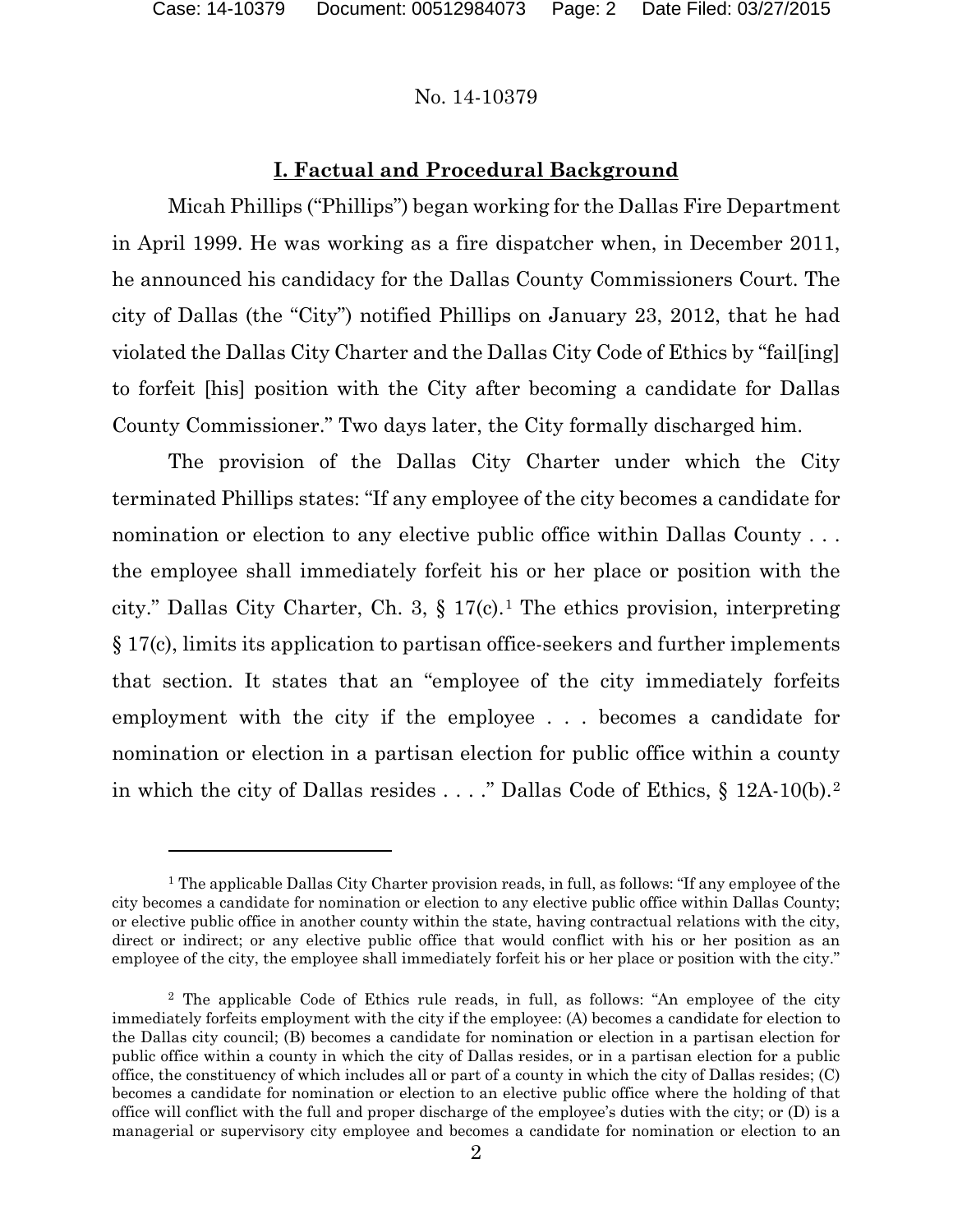#### No. 14-10379

For simplicity, we refer to these laws collectively as "the Charter" or the "City's Charter."

The City denied Phillips's internal appeal, and he subsequently brought this 42 U.S.C. § 1983 suit in federal district court in August 2012, alleging that the City violated his First Amendment rights. The district court, relying primarily on *Civil Serv. Comm'n v. Nat'l Ass'n of Letter Carriers*, 413 U.S. 548, 550–51 (1973) (upholding federal legislation preventing federal executive branch employees from "tak[ing] an active part in political management or political campaigns"), granted the City's Federal Rule of Civil Procedure 12(c) motion for judgment on the pleadings and dismissed Phillips's claims with prejudice.[3](#page-2-0)

In this court, Phillips raises three primary issues. He argues that (1) the Charter is unconstitutional as applied to him; (2) the Charter is facially overbroad; and (3) the City is estopped from defending the Charter.

#### **II. Standard of Review**

This court reviews a district court's decision to grant a Rule 12(c) motion for judgment on the pleadings de novo, using the same standards applicable to a Rule 12(b)(6) motion to dismiss for failure to state a claim. *See Gentilello v. Rege*, 627 F.3d 540, 543–44 (5th Cir. 2010). His complaint therefore "must contain sufficient factual matter, accepted as true, to 'state a claim to relief

elective public office of an entity having direct or indirect contractual relations with the city that involve the employee's department."

<span id="page-2-0"></span><sup>&</sup>lt;sup>3</sup> After the district court's decision, the Texas Legislature passed a law that even the City admits preempts the Charter under which Phillips was terminated. *See* Senator Mario Gallegos Act, Tex. Loc. Gov't Code Ann. § 150.041 (West) ("A municipality may not prohibit a municipal employee from becoming a candidate for public office."). The law became effective in June 2013, and the parties agree that it was not retroactive to Phillips's January 2012 termination. Because we ultimately conclude that the overbreadth challenge must fail on the merits, we do not address the City's argument that this challenge is moot in light of the Gallegos Act.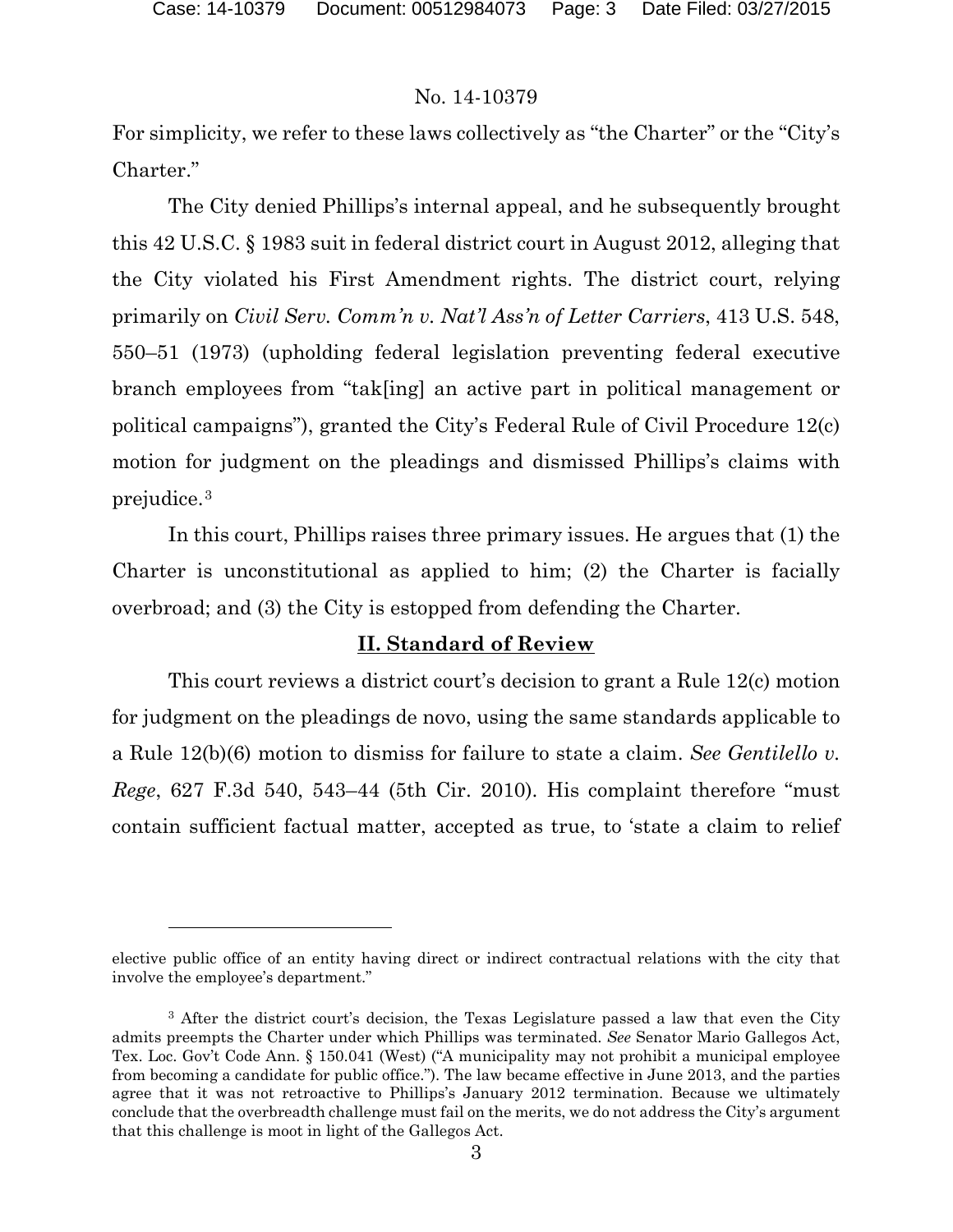that is plausible on its face.'" *Ashcroft v. Iqbal*, 556 U.S. 662, 678 (2009) (quoting *Bell Atl. Corp. v. Twombly*, 550 U.S. 544, 570 (2007)).

### **III. Discussion**

The First Amendment to the Constitution provides: "Congress shall make no law . . . abridging the freedom of speech, . . . or the right of the people peaceably to assemble." U.S. Const. amend. I. Speech by citizens and government employees on matters of public concern "lies at the heart of the First Amendment." *Lane v. Franks*, 134 S. Ct. 2369, 2377 (2014). And while "public employers may not condition employment on the relinquishment of constitutional rights," *id.* (citations omitted), the Supreme Court has acknowledged that "[g]overnment employers, like private employers, need a significant degree of control over their employees' words and actions; without it, there would be little chance for the efficient provision of public services." *Garcetti v. Ceballos*, 547 U.S. 410, 418 (2006) (citation omitted).

The test for balancing an employee's claimed speech interest against the government's interests derives from *Pickering v. Bd. of Educ.*, 391 U.S. 563, 568 (1968). From that case, a two-step analysis emerged: the first requires an inquiry into whether "the employee spoke as a citizen on a matter of public concern." *Garcetti*, 547 U.S. at 418. If not, the "employee has no First Amendment cause of action." *Id.* But if the answer is yes, "[t]he question becomes whether the relevant government entity had an adequate justification for treating the employee differently from any other member of the general public." *Lane*, 134 S. Ct. at 2378 (internal quotation marks and citation omitted).

Phillips is not the first nonsupervisory government employee to challenge a legal scheme that limits public employees' political activities. Indeed, there is a long history of similar challenges both in the Supreme Court and in this court, and perhaps an even longer history of laws like the ones at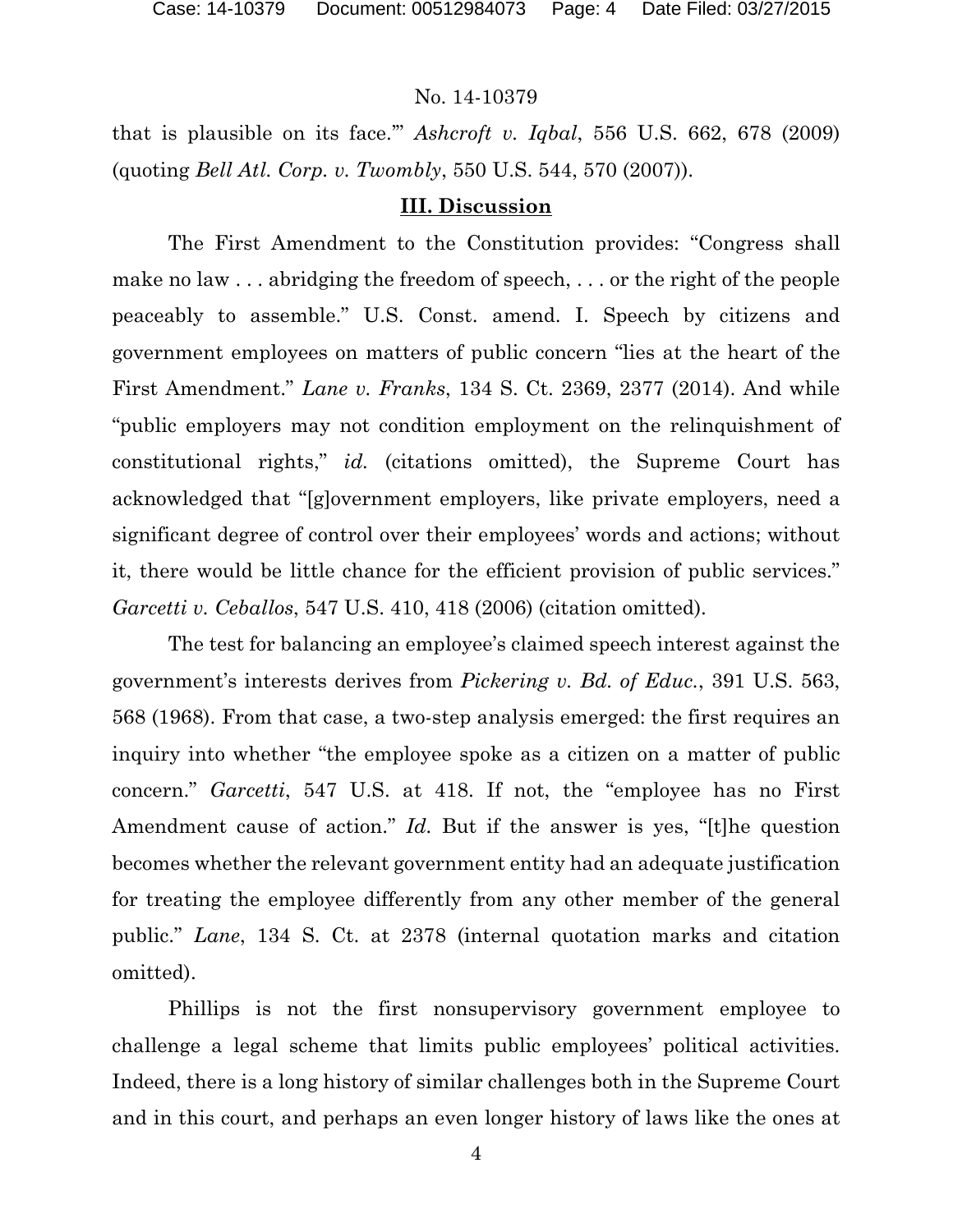#### No. 14-10379

issue here. *See* Rafael Gely & Timothy D. Chandler, *Restricting Public Employees' Political Activities: Good Government or Partisan Politics?*, 37 Hous. L. Rev. 775, 776 (2000) ("The creation of an apolitical public service has been a goal of government in the United States almost since the nation's inception.").

The starting point for a modern examination of the political rights of government employees is *United Pub. Workers v. Mitchell*, 330 U.S. 75 (1947), which upheld federal legislation known as the Hatch Act that forbade certain political activities of federal employees,[4](#page-4-0) notably taking "any active part in political management or in political campaigns." *Id.* at 78 (internal quotation marks and citation omitted).

That holding was reaffirmed in 1973 by a pair of decisions that form the contemporary jurisprudential backbone of a long line of cases rejecting First Amendment challenges to laws that restrict the political activities of government employees. In *Letter Carriers*, the Court upheld a host of restrictions on the political rights of federal civil servants, including—as relevant here—a restriction preventing them from being "partisan candidate[s] for ... elective public office." 413 U.S. at 556  $\&$  576 n.21. A companion case, *Broadrick v. Oklahoma*, 413 U.S. 601, 603, 617–18 (1973), upheld against overbreadth and vagueness challenges a state statute that similarly prohibited state employees from, *inter alia*, becoming a "candidate for nomination or election to any paid public office."[5](#page-4-1) And in *Wachsman v. City of Dallas*, this court held that "virtually all the numerous restrictions on federal employee

<span id="page-4-0"></span><sup>4</sup> The Hatch Act also applied until recently to state and local employees whose positions were paid for even in part by federal funds. *See* S. Rep. No. 112-211, at 3–5 (2012).

<span id="page-4-1"></span><sup>&</sup>lt;sup>5</sup> The state's attorney general had interpreted the statute to apply only to partisan political activity. *See Broadrick*, 413 U.S. at 617–18.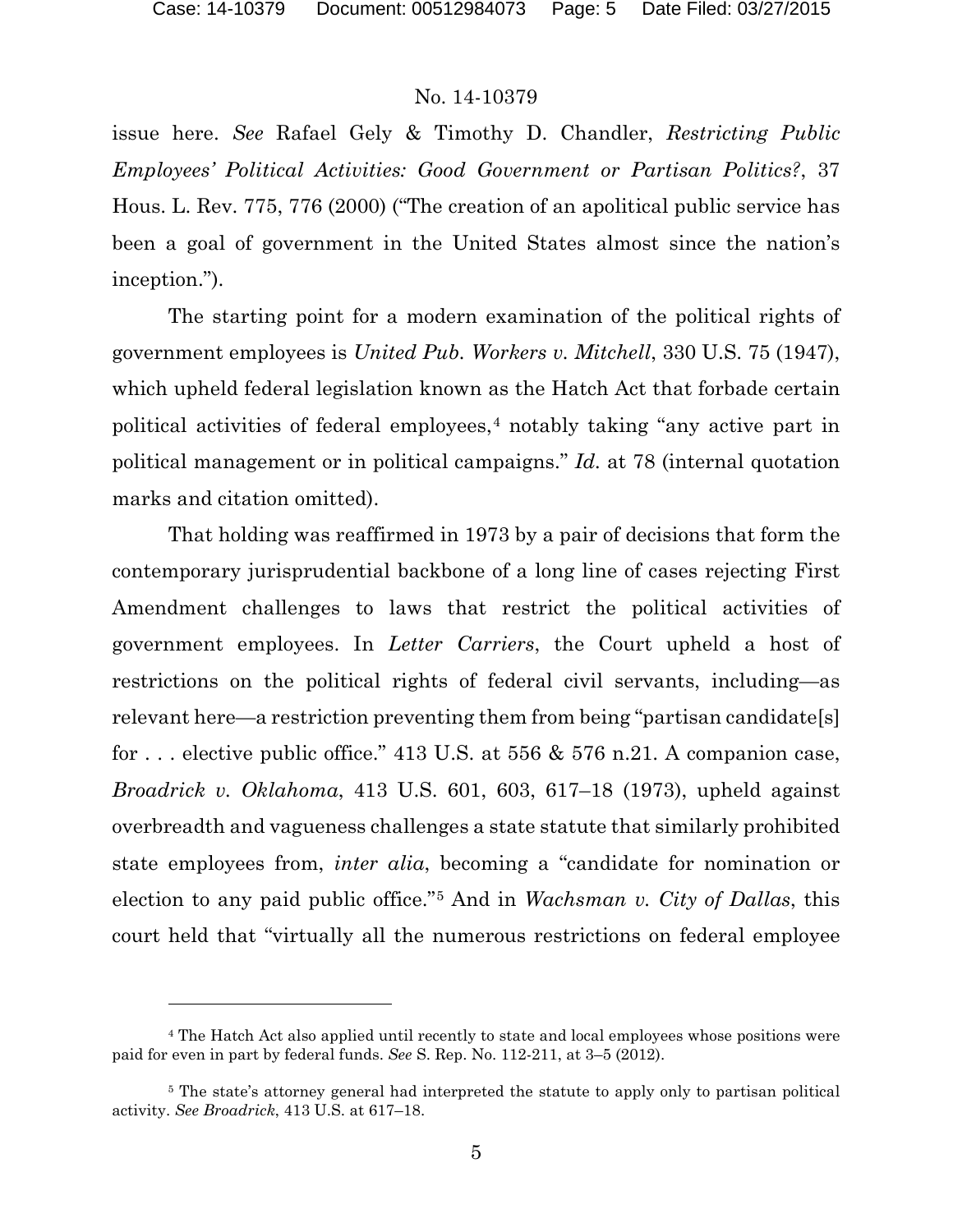political activity upheld in *Letter Carriers* . . . apply as much to strictly state and local elections and political affairs as to elections for federal office and political activities attendant thereto." 704 F.2d 160, 171 (5th Cir. 1983).

*Letter Carriers* articulated four governmental interests supporting laws limiting public employees' political rights. First, federal employees "should administer the law in accordance with the will of Congress, rather than in accordance with their own or the will of a political party." 413 U.S. at 564–65. To "serve the great end of Government—the impartial execution of the laws it is essential," the Court recognized "that federal employees, for example, . . . not run for office on partisan political tickets." *Id.* at 565. Second, and relatedly, employees should also not "appear to the public" to be influenced by politics. *Id.* Third, employees "should not be employed to build a powerful, invincible, and perhaps corrupt political machine." *Id.* Finally, these laws serve to protect federal employees, allowing them to be free "from express or tacit invitation to vote in a certain way or perform political chores in order to curry favor with their superiors rather than to act out their own beliefs." *Id.* at 566.

This court has faithfully adhered to *Mitchell* and *Letter Carriers*, repeatedly upholding similar policies, regulations, and statutes against First Amendment challenges. *See Commc'ns Workers v. Ector Cnty. Hosp. Dist.*, 467 F.3d 427, 431–32, 441–42 (5th Cir. 2006) (en banc) (upholding public hospital non-adornment policy as content- and viewpoint-neutral restriction against a carpenter who sought to wear a pro-union lapel button); *Wachsman*, 704 F.2d at 169–75 (upholding provisions in Dallas municipal charter prohibiting city employees from, *inter alia*, circulating petitions or soliciting contributions for city council candidates and soliciting funds or serving as campaign managers in noncity elections); *McCormick v. Edwards*, 646 F.2d 173, 175, 179 (5th Cir. Unit A May 1981) (concluding that noncivil service state employee with no policymaking responsibility could be discharged for active participation—here,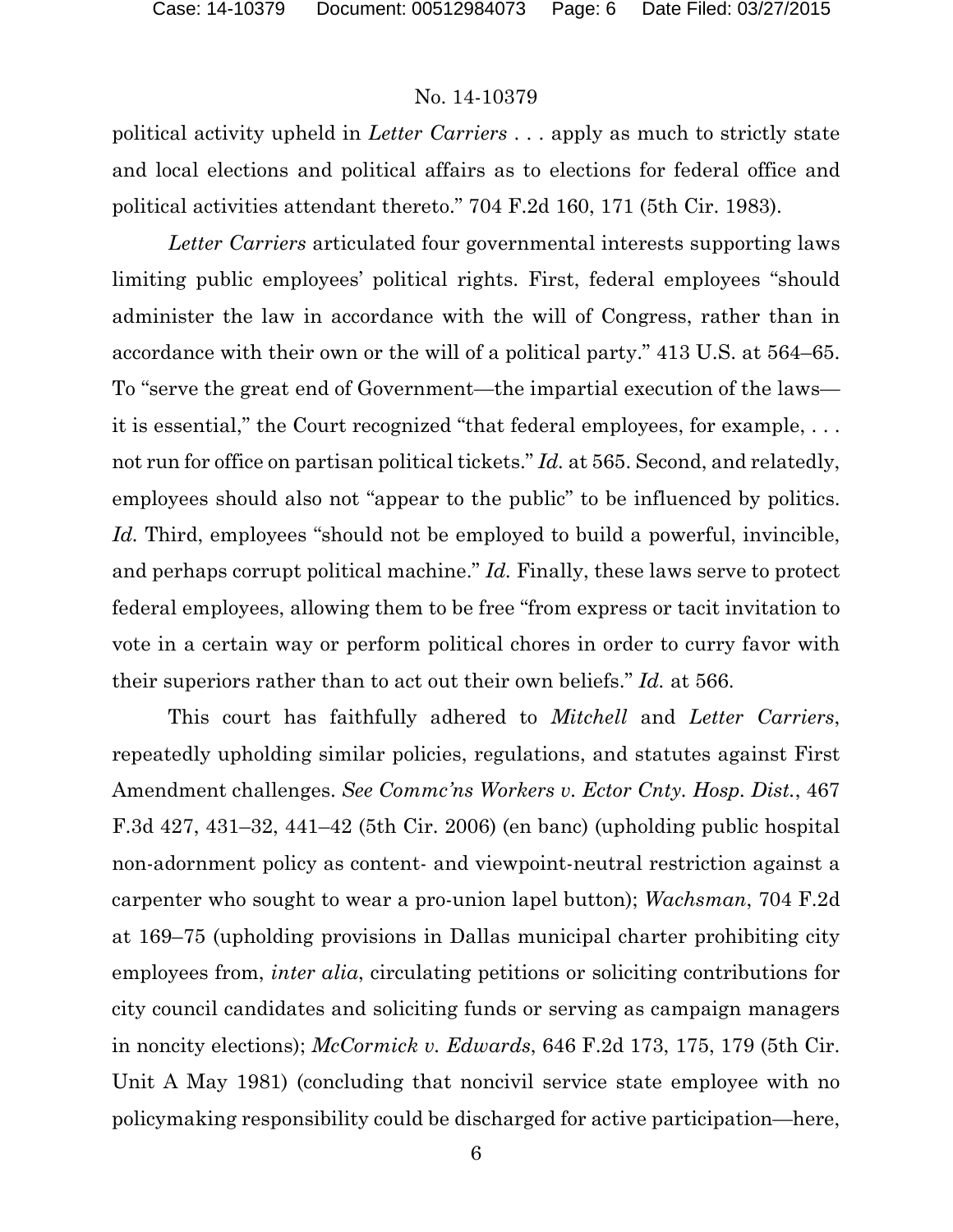among other activities, hosting a fundraising party—in a partisan election campaign); *Morial v. Judiciary Comm'n*, 565 F.2d 295, 301–03 (5th Cir. 1977) (en banc) (upholding canon rule requiring sitting state judges to resign before seeking political office).<sup>[6](#page-6-0)</sup> We turn next to Phillips's challenges.

#### A. As-Applied Challenge

 $\overline{a}$ 

Addressing Phillips's as-applied challenge to the City's Charter, and adhering to the *Pickering* framework, we consider first whether Phillips's candidacy amounted to speech on a matter of public concern<sup>[7](#page-6-1)</sup> (that is, whether he maintains a First Amendment interest in his candidacy), and second whether that alleged interest is outweighed by the City's interest in limiting its employees' political ambitions.

### *Public Concern*

"Speech involves matters of public concern when it can be fairly considered as relating to any matter of political, social, or other concern to the community, or when it is a subject of legitimate news interest; that is, a subject of general interest and of value and concern to the public." *Lane*, 134 S. Ct. at 2380 (internal quotation marks and citations omitted). Here, the district court held that "becoming a candidate for political office is within the First Amendment's ambit" and therefore constitutes speech on a matter of public concern. We agree.

<span id="page-6-0"></span><sup>6</sup> Other circuits have addressed these challenges similarly. *See, e.g.*, *Otten v. Schicker*, 655 F.2d 142, 143, 145 (8th Cir. 1981) (holding that a police officer who sought nomination for a senate seat overlapping with his police district could lawfully be prevented by police regulation from seeking that seat); *see also Wilbur v. Mahan*, 3 F.3d 214, 219 (7th Cir. 1993) (Easterbrook, J., concurring) ("The Supreme Court has held that, without violating the first amendment, a public body may forbid its employees to run for elective office." (citations omitted)); *Jenkins v. Town of Bryson City*, 946 F.2d 885, at \*1–2 (4th Cir. 1991) (unpublished); *cf. Horstkoetter v. Dep't of Pub. Safety*, 159 F.3d 1265, 1269–70, 1271–75 (10th Cir. 1998).

<span id="page-6-1"></span><sup>7</sup> The parties do not dispute that Phillips spoke in his capacity as a citizen rather than as a public employee. *See Garcetti*, 547 U.S. at 421.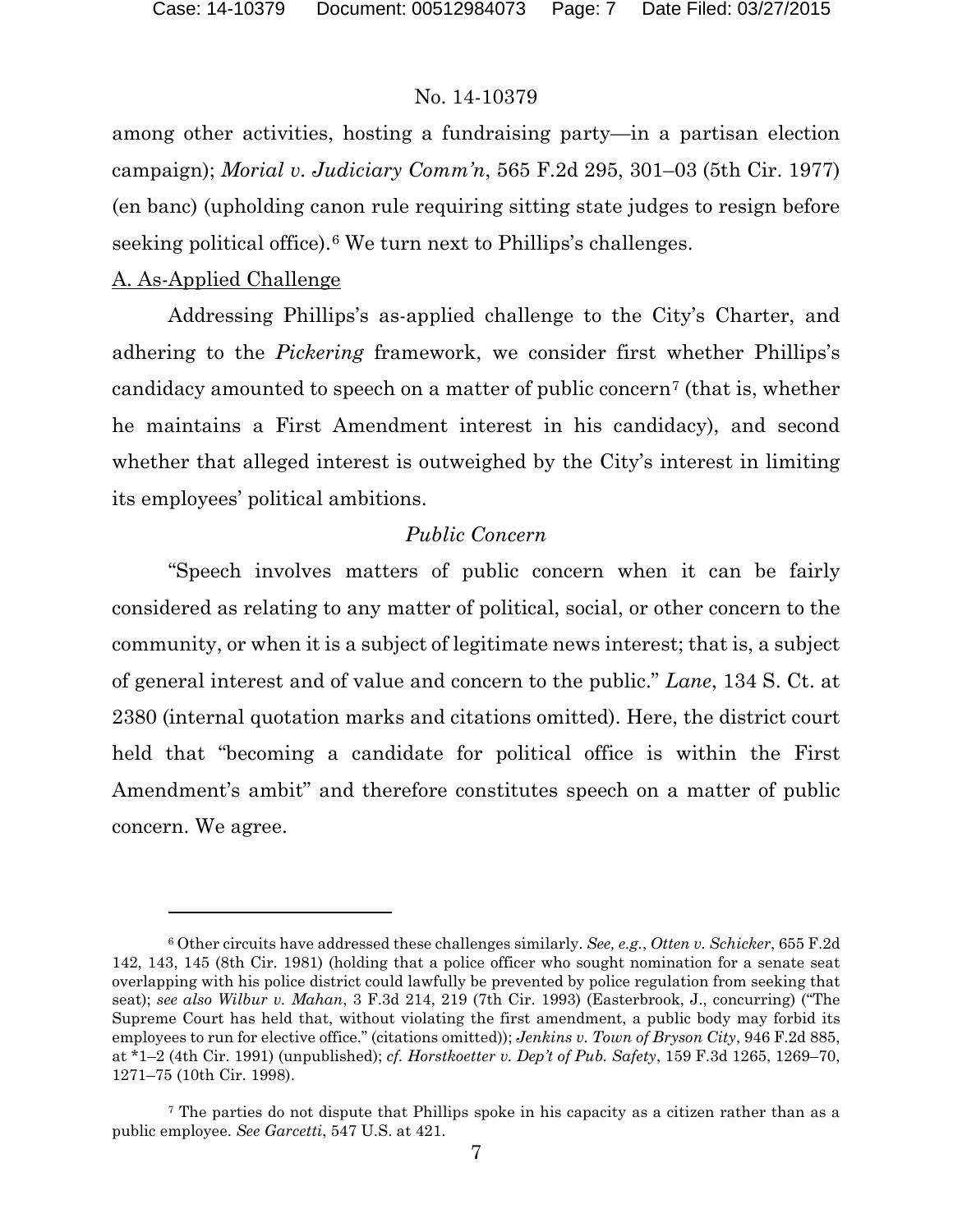### No. 14-10379

This court has been unequivocal in its recognition of a First Amendment interest in candidacy. *See United States v. Tonry*, 605 F.2d 144, 150 (5th Cir. 1979) ("There is no question that candidacy for office and participating in political activities are forms of expression protected by the first amendment." (citations omitted)), *abrogated on other grounds by Steel Co. v. Citizens for a Better Env't*, 523 U.S. 83 (1998); *see also Click v. Copeland*, 970 F.2d 106, 112 (5th Cir. 1992) ("It is undisputed that [the plaintiffs'] conduct, running for elected office, addressed matters of public concern."); *McCormick*, 646 F.2d at 175 ("It cannot be denied that McCormick, like all citizens, has a constitutionally protected right to actively support, work for and campaign for a partisan candidate for political office or even to run for such office himself." (citations omitted)); *Morial*, 565 F.2d at 301 ("Judge Morial's interest in being free to run for Mayor while retaining his seat on the bench is substantial. . . . This burden, moreover, weighs upon the exercise of an important, if not constitutionally 'fundamental,' right. Candidacy for office is one of the ultimate forms of political expression in our society.").[8](#page-7-0)

The City protests that these statements are dicta and that this court has expressly recognized that the issue remains an open question. *See James v. Texas Collin Cnty.*, 535 F.3d 365, 377 (5th Cir. 2008) ("[I]t is unclear that the First Amendment provides a right to run for office that extends generally to government employees . . . ."); *Jordan v. Ector Cnty.*, 516 F.3d 290, 298 n.29 (5th Cir. 2008) ("Defendants protest that *Click* did not decide whether 'candidacy alone' is protected conduct; as this is not such a case, we do not

<span id="page-7-0"></span><sup>8</sup> Other circuits have reached similar conclusions. *See Randall v. Scott*, 610 F.3d 701, 714 (11th Cir. 2010) ("[The plaintiff's] decision to run for office enjoys *some* First Amendment protection."); *Jantzen v. Hawkins*, 188 F.3d 1247, 1257 (10th Cir. 1999) ("[The plaintiff's] political speech—his candidacy for office—undoubtedly relates to matters of public concern."); *Mancuso v. Taft*, 476 F.2d 187, 196 (1st Cir. 1973). *But see Carver v. Dennis*, 104 F.3d 847, 853 (6th Cir. 1997); *Bart v. Telford*, 677 F.2d 622, 624 (7th Cir. 1982).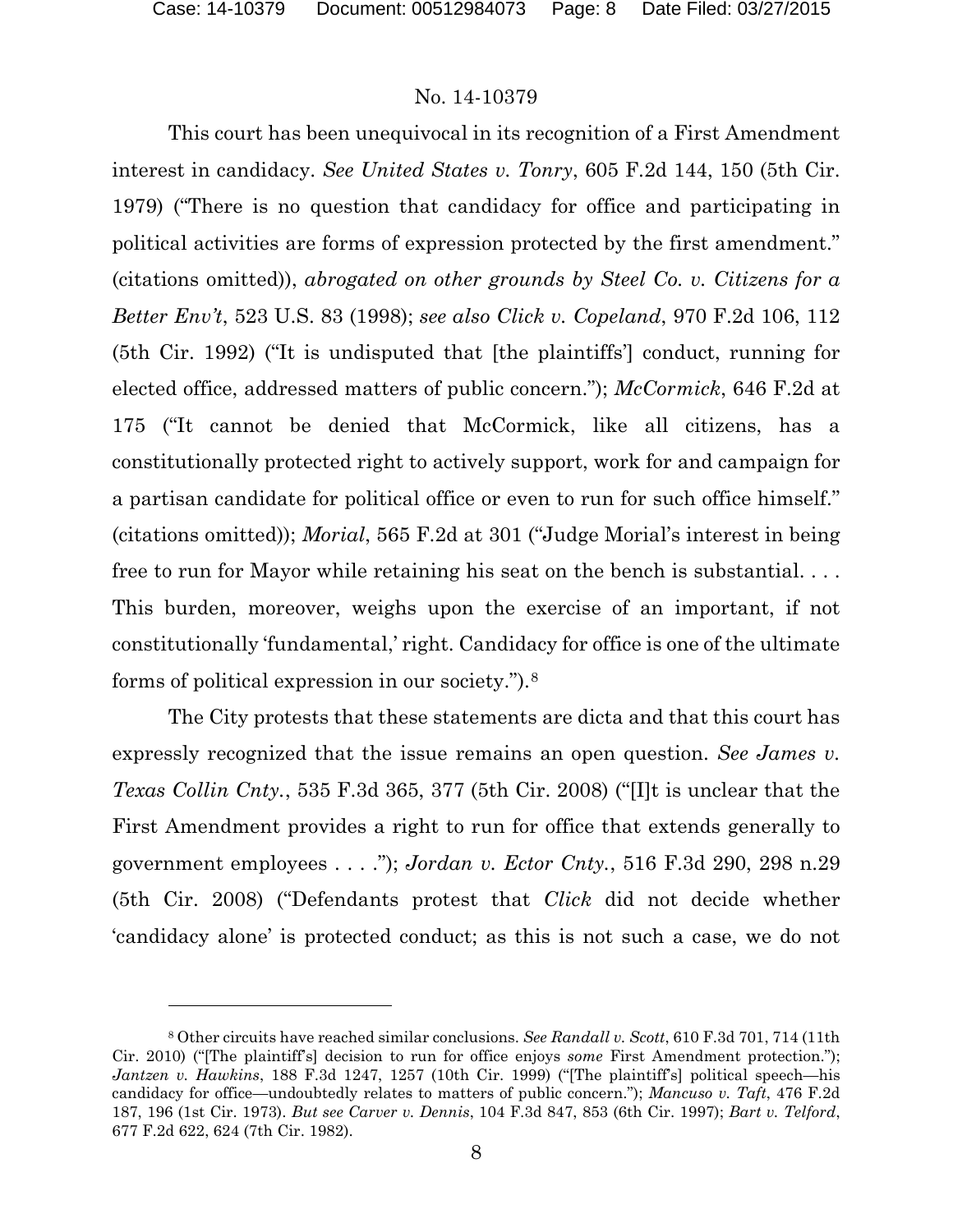### No. 14-10379

pause on whether *Click* should be so interpreted."). Nonetheless, we hold today, in harmony with those decisions, that candidacy alone constitutes speech on a matter of public concern.

Phillips's announcement that he would seek public office can be "fairly considered as relating to [a] matter of political, social, or other concern to the community." *Lane*, 134 S. Ct. at 2380 (internal quotation marks and citations omitted). As we have stated, "[c]andidacy for office is one of the ultimate forms of political expression in our society." *Morial*, 565 F.2d at 301.

Phillips's candidacy also proved to be "a subject of legitimate news interest." *Lane*, 134 S. Ct. at 2380 (internal quotation marks and citations omitted). There was general news coverage of his campaign. *See Salge v. Edna Indep. Sch. Dist.*, 411 F.3d 178, 189 (5th Cir. 2005) ("[T]he very fact of newspaper coverage [of the issue discussed by the employee] indicates that the public was receptive and eager to hear about [the issue]." (internal quotation marks and citation omitted)); *see also Cioffi v. Averill Park Cent. Sch. Dist. Bd. of Ed.*, 444 F.3d 158, 165 (2d Cir. 2006) ("To gauge the community's interest in [the employee's] speech we need only look to the abundant press coverage . . . ."). While news coverage is neither strictly necessary nor sufficient for a determination that speech is of public concern, *cf. Morgan v. Covington Twp.*, 563 F. App'x 896, 903 (3d Cir. 2014), it can be a factor.

Satisfied that Phillips's candidacy touched on a matter of public concern, we next evaluate whether his interests are outweighed by those of the City. *See* 16A McQuillin Mun. Corp. § 45:86 (3d ed. 2014) ("While the right to run for public office is protected by the First Amendment, it is not an absolute right." $).<sup>9</sup>$  $).<sup>9</sup>$  $).<sup>9</sup>$ 

<span id="page-8-0"></span><sup>9</sup> That candidacy may not be a "fundamental" right for purposes of the Equal Protection Clause, as the City notes, does not answer the question whether candidacy enjoys some protection under the First Amendment. *See Randall*, 610 F.3d at 711 ("While there is no 'fundamental status to candidacy'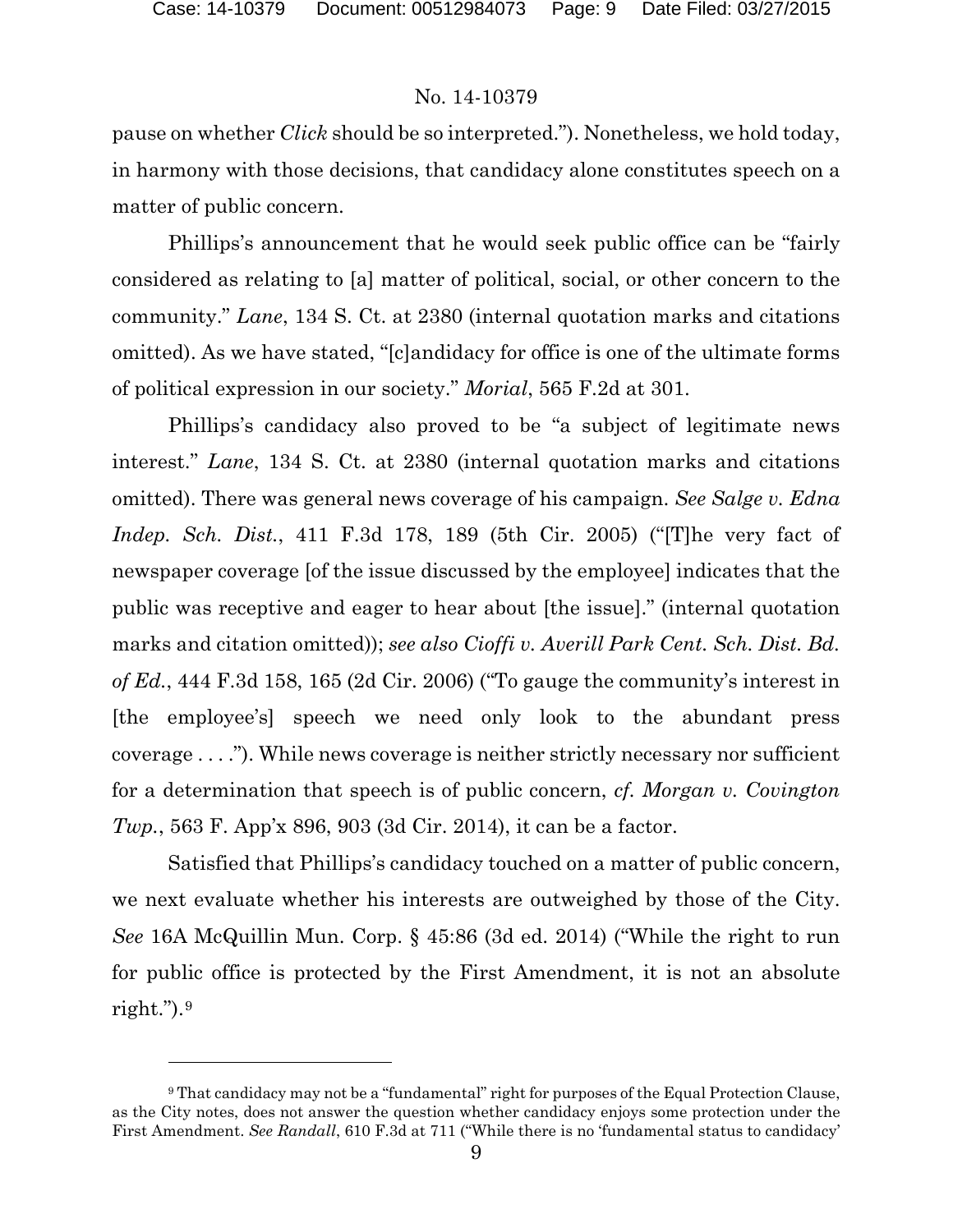### No. 14-10379

### Pickering *Balancing*

"[R]estrictions on the partisan political activity of public employees and officers . . . are constitutionally permissible if justified by a reasonable necessity to burden those activities to achieve a compelling public objective." *Morial*, 565 F.2d at 300 (citations omitted).

Phillips seeks to sidestep the veritable mountain of adverse case law in three primary ways. First, he argues, *Letter Carriers*—which upheld the federal Hatch Act, *see* 413 U.S. at 564—requires narrowly tailoring political restrictions to specific, articulable government interests, a dictate not heeded by the district court. Second, he points to a Texas district court decision employing *Letter Carriers* to hold an earlier version of the Dallas Charter provision at issue here unconstitutional as applied to a Dallas city employee. *See Hickman v. City of Dallas*, 475 F. Supp. 137 (N.D. Tex. 1979). Finally, he contends that his right to associate with the Democratic Party in the primary is threatened by Dallas's Charter.

Phillips's first complaint about the district court's failure to conduct a *Pickering* analysis is better directed to the weight it accorded those interests. The district court explicitly recognized the application of *Pickering* and determined that "[t]he same interests that supported the federal law in *Letter Carriers* can certainly support these laws." Effectively, the district court concluded that *Letter Carriers* had *already* done the job of balancing the interests here and concluded that the government came out ahead. We agree.

Phillips argues that the City (and the district court) could not simply adopt the interests articulated in *Letter Carriers*—as both essentially did—to uphold the Charter. Instead, he contends, the City must put forward specific

requiring the 'rigorous standard of review' that is applied in voters' rights cases, there is at least some constitutional right to candidacy." (citation omitted)).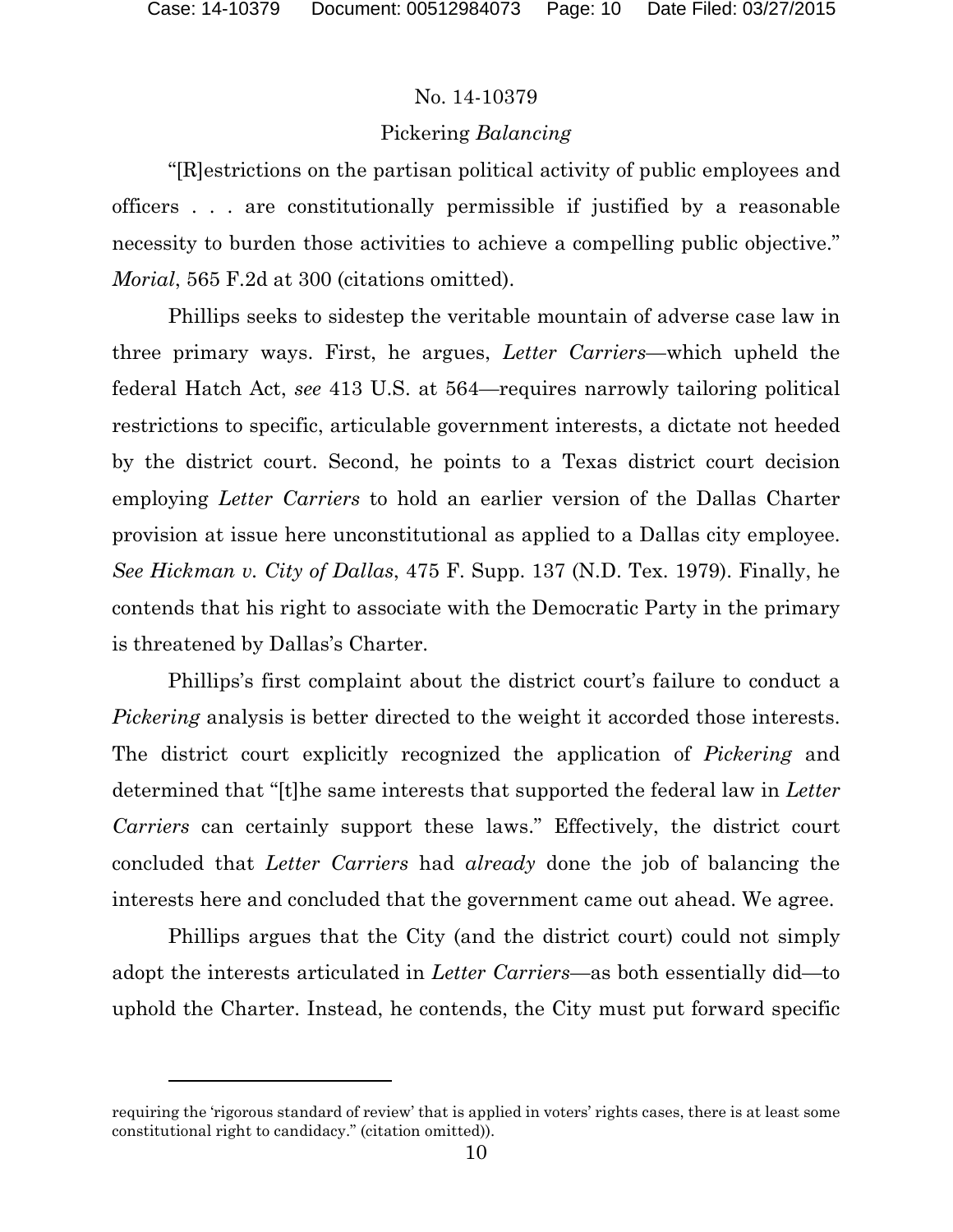### No. 14-10379

reasons for how his *particular* candidacy has endangered the City's interests.[10](#page-10-0) We do not see why this must be so. In upholding the Hatch Act in *Mitchell*, for example, the Court did not require any particularized demonstration that the statute's interests were advanced in that specific case. The Court explained that:

Congress may have concluded that the [political] activity may promote or retard [a government employee's] advancement or preferment with his superiors. Congress may have thought that Government employees are handy elements for leaders in political policy to use in building a political machine. For regulation of employees it is not necessary that the act regulated be anything more than an act reasonably deemed by Congress to interfere with the efficiency of the public service. There are hundreds of thousands of United States employees with positions no more influential upon policy determination than [the mint roller]. Evidently what Congress feared was the cumulative effect on employee morale of political activity by all employees who could be induced to participate actively. It does not seem to us an unconstitutional basis for legislation.

330 U.S. at 101. *Mitchell* preceded *Pickering* and could therefore conceivably have been limited by *Pickering*'s balancing test. *See Pickering*, 391 U.S. at 568. But *Letter Carriers*—which explicitly reaffirmed *Mitchell*, and similarly did not appear to require a particularized showing, *see* 413 U.S. at 564–66—postdated *Pickering*.

Having justified the City's use of the *Letter Carriers* interests to defend its Charter, we emphasize its holding. There, the Court saw no constitutional

<span id="page-10-0"></span><sup>&</sup>lt;sup>10</sup> On this issue, Phillips focuses our attention on the seeming unfairness of applying the City's Charter to a nonsupervisory employee. But this was precisely the effect of the laws in *Letter Carriers* and *Mitchell*. In *Letter Carriers*, two nonsupervisory mailmen were among the plaintiffs precluded from seeking *any* partisan office. *See Nat'l Ass'n of Letter Carriers v. Civil Serv. Comm'n*, 346 F. Supp. 578, 586 n.1 (D.D.C. 1972) (MacKinnon, J., dissenting), *rev'd*, 413 U.S. 548 (1973). In *Mitchell*, the only plaintiff with standing was a roller at the United States Mint, a position the Court recognized called for "the qualities of a skilled mechanic" and did not "involve contact with the public." 330 U.S. at 101. This argument, therefore, must be rejected.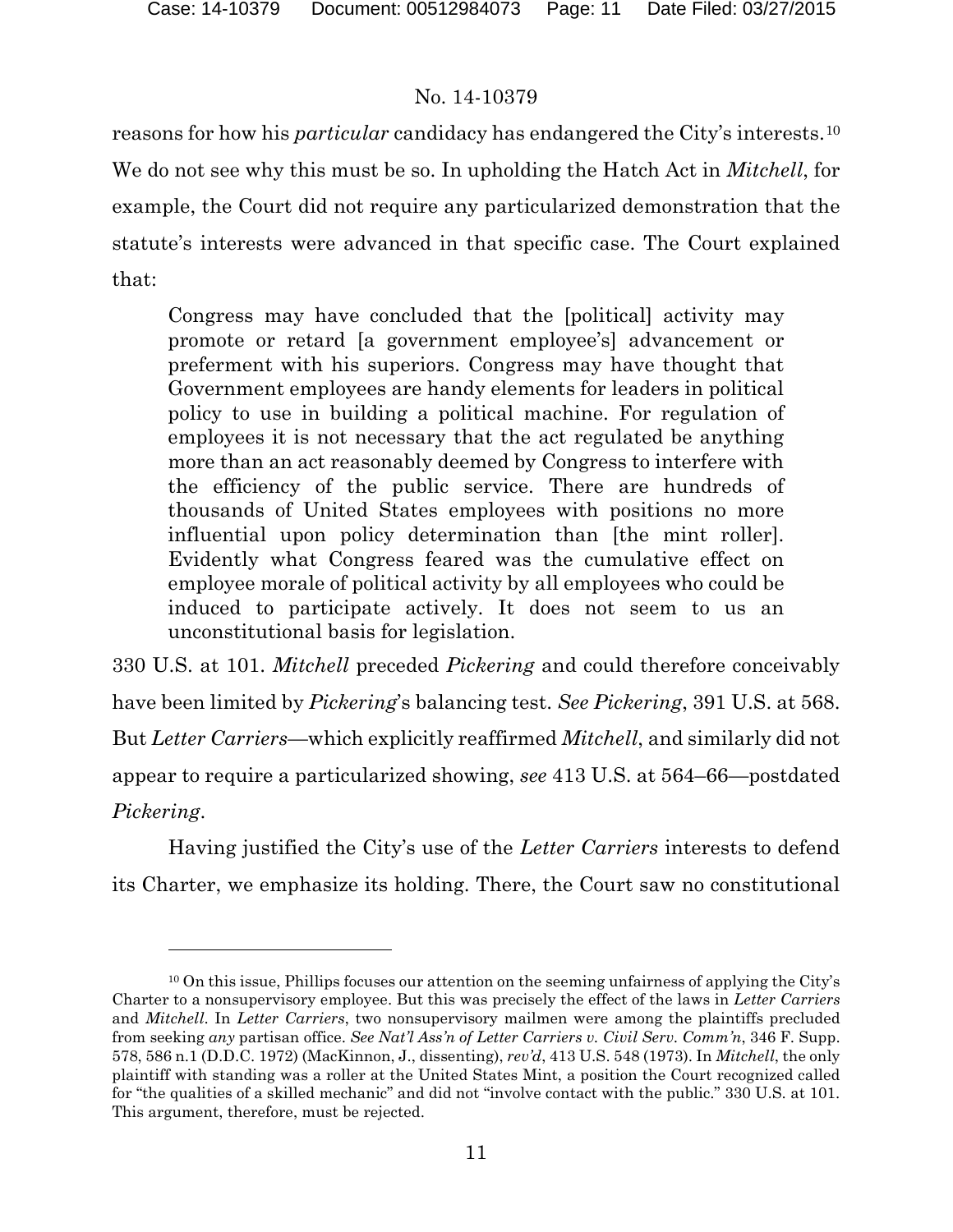### No. 14-10379

infirmity in a law that precluded federal government employees from a very broad range of political activity, including (among other political pursuits): raising money for, publicly endorsing, or campaigning for political candidates; serving as an officer of a political club; participating as a delegate in a political convention or running for office in a political party; and writing letters on political subjects to newspapers. *See* 413 U.S. at 551 n.3, 576 n.21. We note that Phillips is not prohibited from participating in any of these activities. But most significantly here, the Court held that a line-level postal worker could be precluded from "[b]ecoming a partisan candidate for, or campaigning for, an elective public office." *Id.* at 576 n.21. It cannot be said that the Court left open the possibility of a successful as-applied challenge to a rule like the City's: Phillips's sphere of permissible political activity dwarfs the corresponding range afforded the mailmen in *Letter Carriers*.

We would reach the same conclusion even if we were to confine our analysis to the candidacy restrictions at issue in *Letter Carriers*, which formed only one limitation in a non-exhaustive list of 18 activities explicitly prohibited by the Hatch Act. *See* 413 U.S. at 576 n.21. While the Hatch Act prohibited seeking partisan political offices at the state, federal, and municipal level, *id.*  at 572 n.18, the City's Charter is narrowly drawn to prevent City employees from running for an office in the Dallas metropolitan area or from seeking an office that might create a conflict for the employee. *See* Dallas Code of Ethics,  $§ 12A-10(b).$ 

Phillips next directs us to *Hickman v. City of Dallas*, in which a district court held a prior version<sup>[11](#page-11-0)</sup> of the City's Charter unconstitutional as applied to a nonsupervisory police officer who sought nonpartisan office (a city council

<span id="page-11-0"></span><sup>11</sup> The City's Charter was redrafted after *Hickman* to focus exclusively on partisan political activity.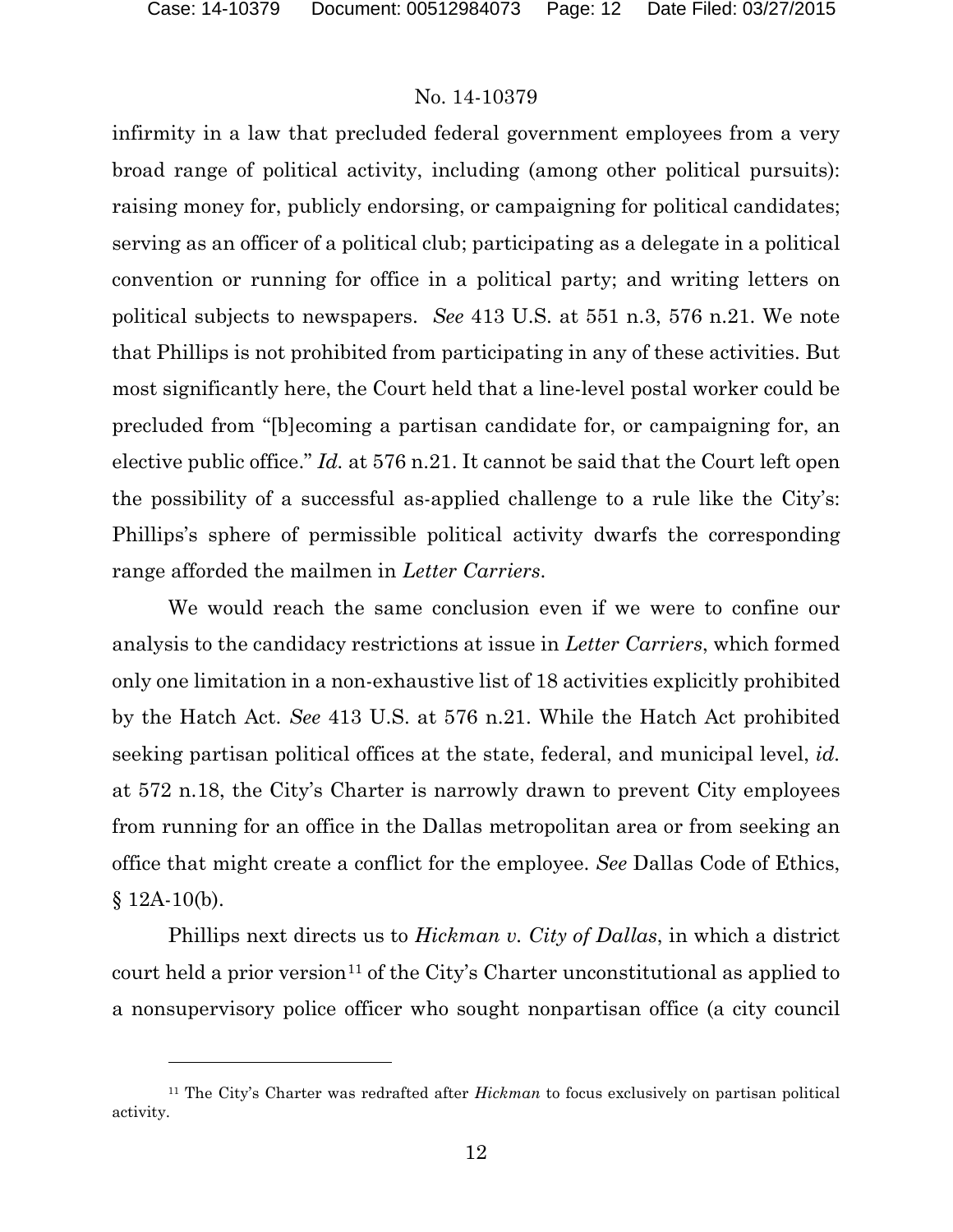### No. 14-10379

position) in another city located in Dallas County. 475 F. Supp. at 139–41. First, *Hickman* dealt with a nonpartisan office (though the court commented that its holding did not hinge on that fact), *id.* at 141, whereas the prohibition here is directed only at partisan office. More importantly, though, *Hickman* is distinguishable because Dallas assuredly has a far greater and more direct reason to regulate its employees' political activities in a county with jurisdictional overlap (here, part of the City lies within Dallas County) than it does in a city with none. In *Wachsman*, we recognized that it is

unrealistic to assume that politics within the geographical boundaries of a city are divided into completely unrelated watertight compartments of city and noncity politics. . . . Moreover, significant operating relationships frequently exist within the geographical area of a city, between the city government, whether partisan or not, and the county, state, and federal governments. City politics . . . cannot be viewed as wholly divorced from the politics, within the area of the city, of the local, state, and federal governments.

704 F.2d at 171. Accordingly, we do not find *Hickman* relevant here.

Finally, Phillips seeks to recast his right to run for office as one of a right to associate with the Democratic Party in the primary.[12](#page-12-0) While the right to associate with a political party is protected, *see Kusper v. Pontikes*, 414 U.S. 51, 56–57 (1973), the district court correctly recognized that "[t]he logical consequences of *Letter Carriers* extend to individuals' and groups' associational

<span id="page-12-0"></span><sup>12</sup> Relatedly, Phillips argues that the City's Charter violates the rights of voters who seek to associate with him. Phillips lacks standing to pursue claims on behalf of these voters, who are not plaintiffs in this litigation. *See Tarpley v. Salerno*, 803 F.2d 57, 60 (2d Cir. 1986) ("Although the voters do have some community of interest with the candidates, the relationship is not close enough to be viewed as an authorization by the former to the latter to represent the voters in . . . legal proceedings . . . ."). By contrast, the judge-plaintiff in *Morial* who unsuccessfully challenged Louisiana's resign-to-run laws in this court was "joined by thirteen citizen-voters who indicated their support for his candidacy." 565 F.2d at 297; *see also Clements v. Fashing*, 457 U.S. 957, 961 (1982) ("The remaining appellees are 20 voters who allege that they would vote for the officeholder-appellees were they to become candidates.").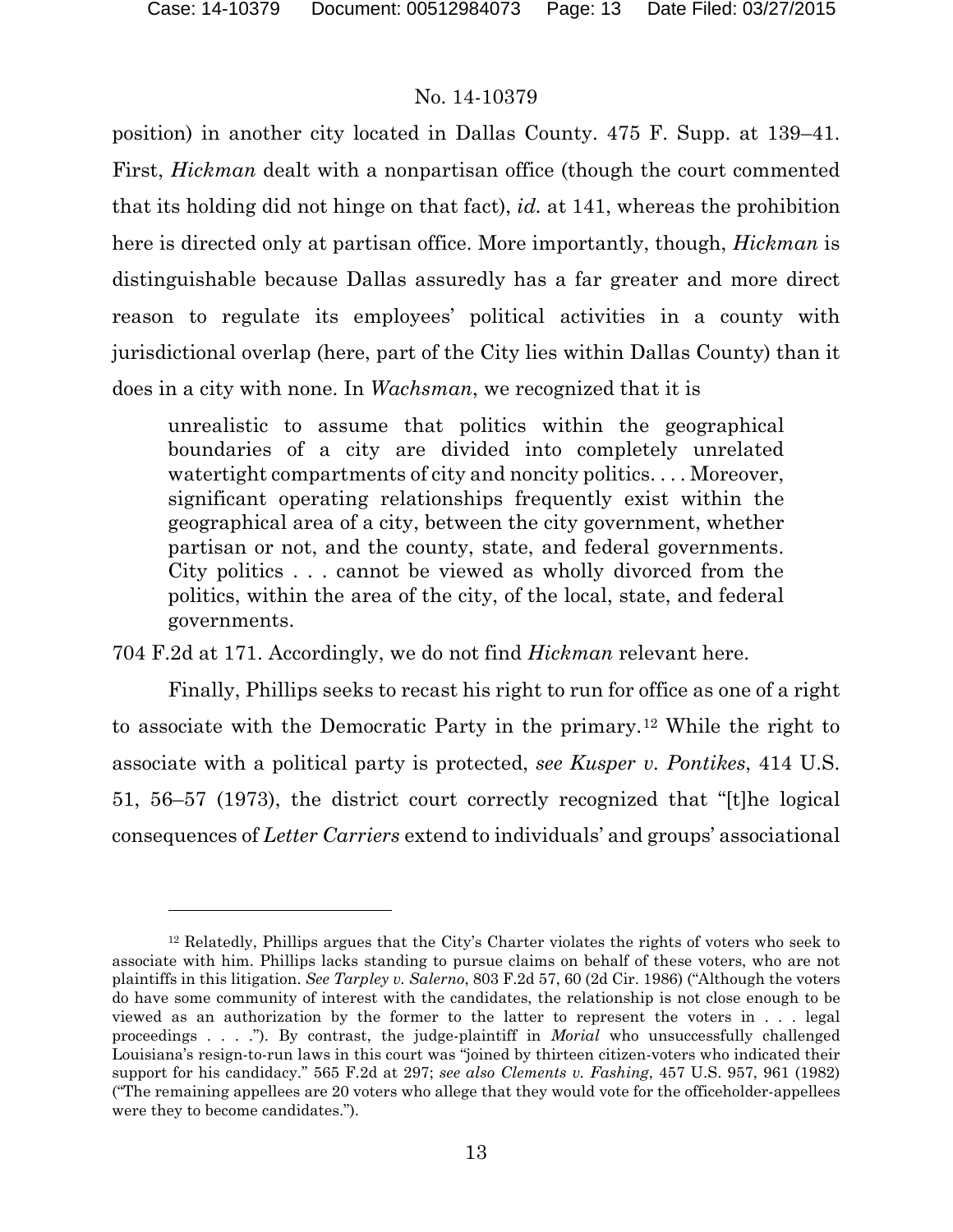rights." Simply recharacterizing the right to candidacy claim as one of a right to associate does not alter the ground beneath this case. "Neither the right to associate nor the right to participate in political activities is absolute in any event." *Letter Carriers*, 413 U.S. at 567.

Phillips relies on *Jordan v. Ector Cty.*, 516 F.3d 290 (5th Cir. 2008), which he claims recognizes some political associational rights of government employees. The *Jordan* court addressed a plaintiff who claimed that she had been fired for challenging her superior in an election, not because of any rule limiting government employees' political activity. *See* 516 F.3d at 293, 298–99. The court explicitly distanced itself from cases that "grapple with policies that regulate public employees' ability to run." *Id.* at 298. *Jordan* is therefore inapposite in this context.

Consequently, Phillips's as-applied challenge falls short because "the government had an 'adequate justification for treating [him] differently from any other member of the public' based on the government's needs as an employer." *See Lane*, 134 S. Ct. at 2380 (quoting *Garcetti*, 547 U.S. at 418). B. Overbreadth Challenge

Phillips next challenges the Charter as overbroad. But just as his asapplied attack fails because of *Letter Carriers*, this facial attack is controlled by its companion case, *Broadrick*, which upheld a far more expansive state statute against an overbreadth challenge. *See* 413 U.S. at 618.

In discussing the Oklahoma statute at issue in *Broadrick*, the Court recognized that "[w]ithout question, a broad range of political activities and conduct is proscribed." *Id.* at 604–05. Here, we need not focus on the entire list of prohibited partisan political activities. For example, one challenged provision held constitutional by the Court read as follows:

No employee in the classified service shall be a member of any national, state or local committee of a political party, or an officer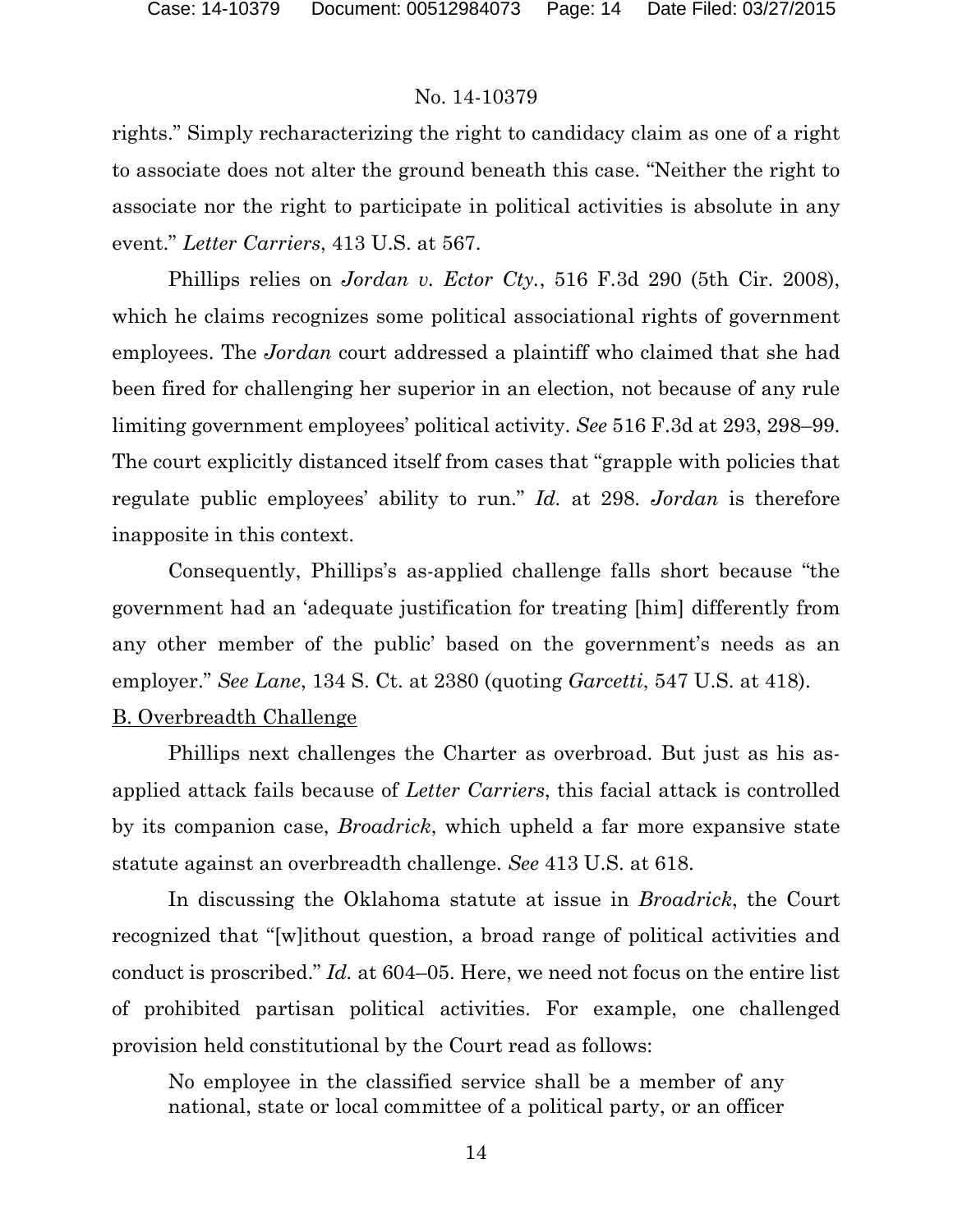or member of a committee of a partisan political club, or a candidate for nomination or election to any paid public office, or shall take part in the management or affairs of any political party or in any political campaign, except to exercise his right as a citizen privately to express his opinion and to cast his vote.

*Id.* at 603 n.1. Without any indication that *Broadrick* has been overruled, there is simply no way to call the City's far more temperate Charter overbroad without running afoul of binding precedent.

C. Estoppel

In Phillips's final challenge to the Charter, he invokes both collateral estoppel and judicial estoppel against the City. The principle of offensive nonmutual collateral estoppel—the specific collateral estoppel doctrine Phillips appears to be employing—"is that if a litigant has fully and fairly litigated an issue and lost, then third parties unrelated to the original action can bar the litigant from re-litigating that same issue in a subsequent suit." *Gibson v. U.S. Postal Serv.*, 380 F.3d 886, 890 (5th Cir. 2004). As relevant here, it would require that "the issue under consideration [be] identical to that litigated in the prior action." *Winters v. Diamond Shamrock Chem. Co.*, 149 F.3d 387, 391 (5th Cir. 1998) (internal quotation marks and citation omitted).

Offensive nonmutual collateral estoppel is inapplicable here because the underlying Charter provision and the Code of Ethics provision interpreting it have changed since *Hickman* to apply only to partisan political activity. In addition, as explained earlier, the *Hickman* plaintiff sought office in another city in Dallas County, *see* 475 F. Supp. at 139, whereas Phillips sought a Dallas County office. The issue litigated in *Hickman* is therefore not the issue the parties are litigating here. "If the legal matters determined in the earlier case differ from those raised in the second case, collateral estoppel has no bearing on the situation." *Comm'r v. Sunnen*, 333 U.S. 591, 600 (1948).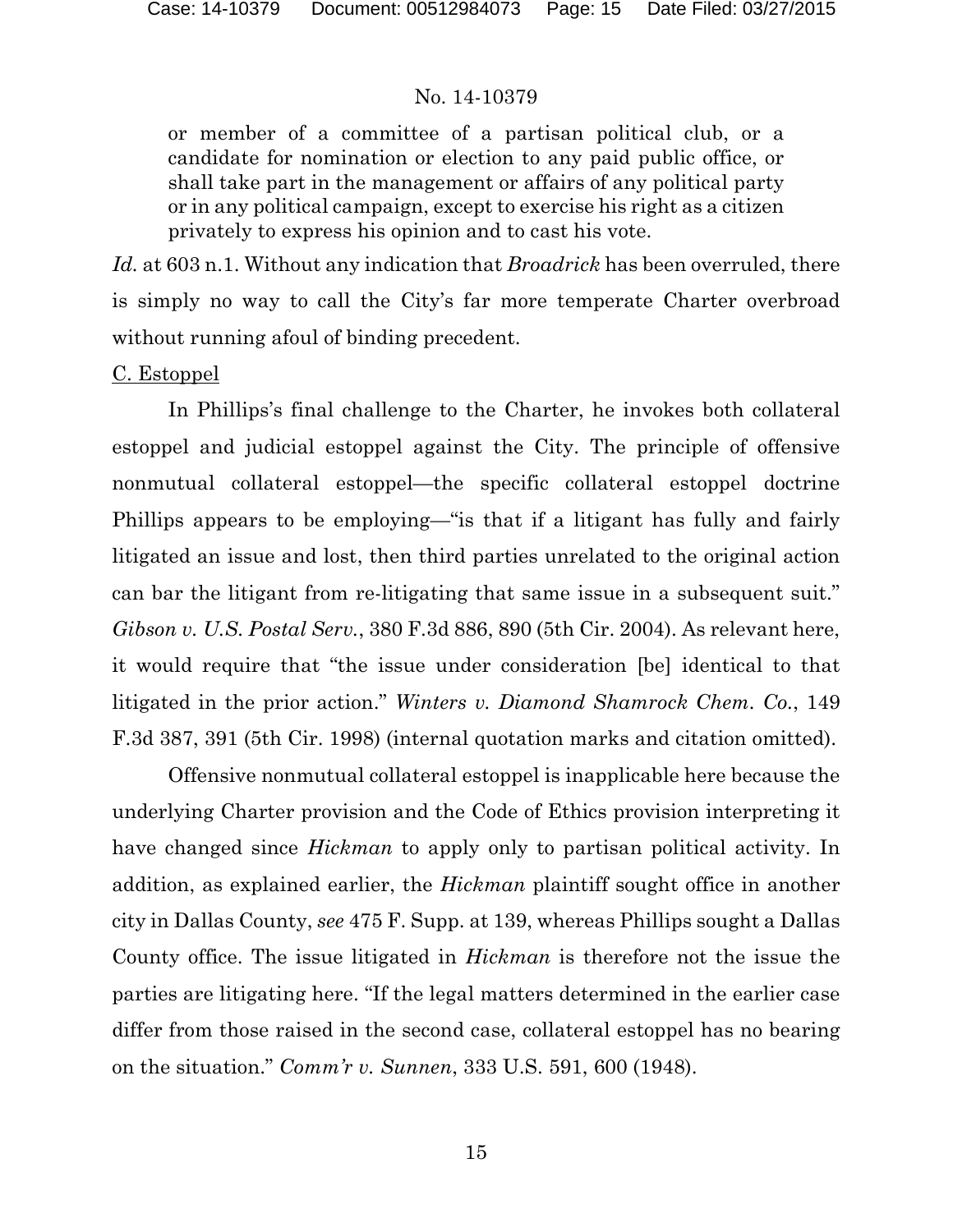### No. 14-10379

Judicial estoppel, by contrast, precludes a "party from assuming inconsistent positions in litigation." *In re Superior Crewboats Inc.*, 374 F.3d 330, 334 (5th Cir. 2004) (citation omitted). Judicial estoppel requires that: "(1) the party against whom judicial estoppel is sought has asserted a legal position which is plainly inconsistent with a prior position; (2) a court accepted the prior position; and (3) the party did not act inadvertently." *Reed v. City of Arlington*, 650 F.3d 571, 574 (5th Cir. 2011). In this case, the question is whether the City's position in *Davis v. City of Dallas*, 992 S.W.2d 621 (Tex. App.—Dallas 1999, no pet.), is inconsistent with the position it asserts here. Contrary to Phillips's argument otherwise, there is almost no indication at all about the precise position the City took in *Davis*. And in any case, *Davis* involved the application of a predecessor provision of a different part of the City's Code of Ethics, specifically applicable to City employees who seek a position on the Dallas city council. *See* 992 S.W.2d at 624–25; Dallas Code of Ethics, § 12A- $10(b)(2)(A)$ . The City is not estopped here.

### **IV. Conclusion**

*Letter Carriers* and *Broadrick* remain good law, and *Pickering* balancing in this circuit has time and time again favored governments against First Amendment challenges to laws more far-reaching than the City's here. *See Commc'ns Workers*, 467 F.3d at 431–32, 441–42; *Wachsman*, 704 F.2d at 169– 75; *Morial*, 565 F.2d at 301–03. Put simply, the "governmental interest in fair and effective operation of the . . . government justifies regulation of partisan political activities of government employees." John E. Nowak & Ronald D. Rotunda, *Constitutional Law* § 16.52(a) (8th ed. 2010).[13](#page-15-0)

<span id="page-15-0"></span><sup>&</sup>lt;sup>13</sup> It is true that rules restricting political rights of government employees have been criticized as imprudent, *see* Jason C. Miller, *The Unwise and Unconstitutional Hatch Act*, 34 S. Ill. U. L.J. 313, 356–57 (2010), and that the federal government along with some states (including Texas) have limited regulation in this area. *See* Hatch Act Modernization Act of 2012, Pub. L. No. 112-230 (limiting Hatch Act's coverage of state and local employees); Senator Mario Gallegos Act, Tex. Loc. Gov't Code Ann. §